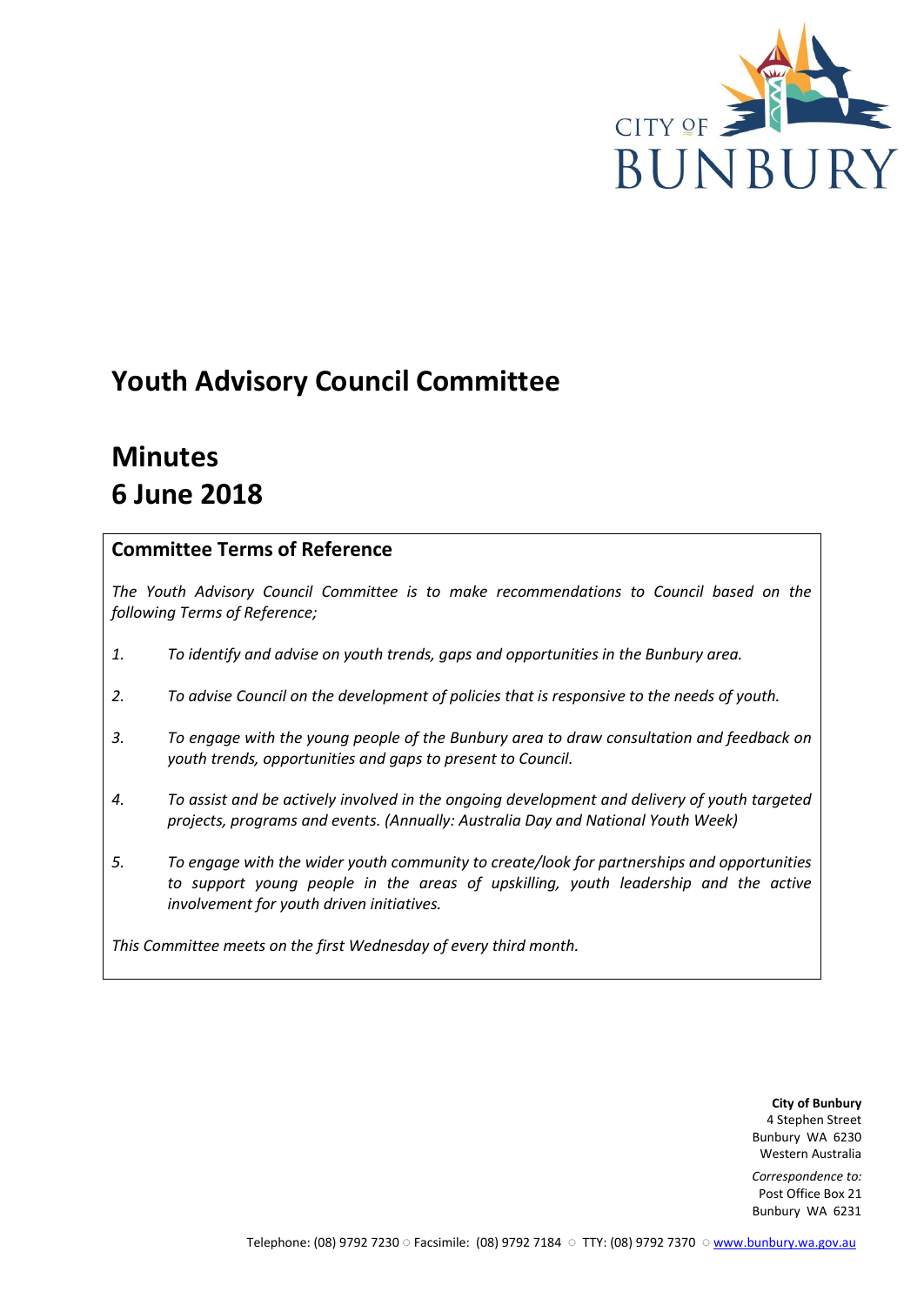# **Table of Contents**

| Item No        |       | <b>Subject</b> | Page |  |
|----------------|-------|----------------|------|--|
| $\mathbf{1}$ . |       |                |      |  |
| 2.             |       |                |      |  |
| 3.             |       |                |      |  |
| 4.             |       |                |      |  |
|                | 4.1.  |                |      |  |
|                | 4.2.  |                |      |  |
| 5.             |       |                |      |  |
| 6.             |       |                |      |  |
| 7.             |       |                |      |  |
| 8.             |       |                |      |  |
|                | 8.1.  |                |      |  |
|                | 8.2.  |                |      |  |
| 9.             |       |                |      |  |
| 10.            |       |                |      |  |
|                | 10.1. |                |      |  |
|                | 10.2. |                |      |  |
|                | 10.3. |                |      |  |
| 11.            |       |                |      |  |
| 12.            |       |                |      |  |
|                | 12.1. |                |      |  |
|                | 12.2. |                |      |  |
| 13.            |       |                |      |  |
| 14.            |       |                |      |  |
| 15.            |       |                |      |  |
|                |       |                |      |  |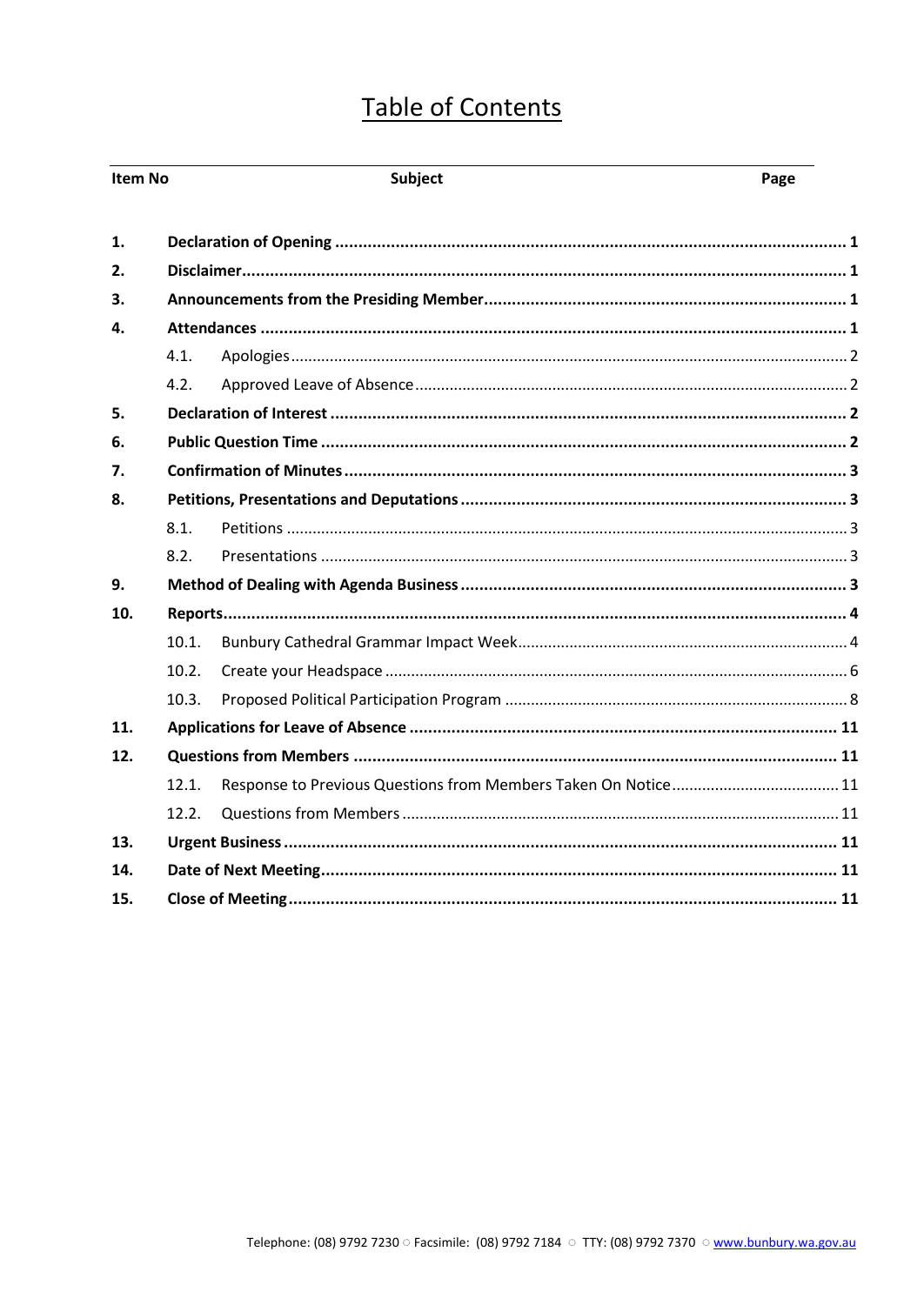# **Youth Advisory Council Committee**

\_\_\_\_\_\_\_\_\_\_\_\_\_\_\_\_\_\_\_\_\_\_\_\_\_\_\_\_\_\_\_\_\_\_\_\_\_\_\_\_\_\_\_\_\_\_\_\_\_\_\_\_\_\_\_\_\_\_\_\_\_\_\_\_\_\_\_\_\_\_\_\_\_\_\_\_\_\_\_\_\_\_\_\_\_\_\_\_\_\_\_\_

# **Minutes 6 June 2018**

Members of the public to note that recommendations made by this committee are not final and will be subject to adoption (or otherwise) at a future meeting of the Bunbury City Council.

# <span id="page-2-0"></span>**1. Declaration of Opening**

The Youth Mayor declared the meeting open at 4:35pm.

# <span id="page-2-1"></span>**2. Disclaimer**

Not applicable to this committee.

# <span id="page-2-2"></span>**3. Announcements from the Presiding Member**

The Youth Mayor firstly congratulated Bella on being a finalist in the WA Young Achievers Awards – Sustainability Category.

The YAC was advised that Michael Todd had completed his tenure as the Community Development Officer (Youth) and welcome Isabell Evans, Manager People and Place who was acting in the role until it was filled. It was noted that Isabell had a history of being in the Community Development team.

The Youth Mayor took the opportunity to thank those that attended the WALGA meeting procedures training and asked those that went to prepare a cheat sheet for those that didn't.

Finally, it was noted that Sean van der Wielen had met the Deputy Premier that day.

# <span id="page-2-3"></span>**4. Attendances**

#### *Committee Members:*

| <b>Member Name</b> | Representing           |
|--------------------|------------------------|
| Sean Smith         | <b>Youth Mayor</b>     |
| Cassidy McGuire    | Deputy Youth Mayor     |
| Bella Burgemeister | <b>Youth Community</b> |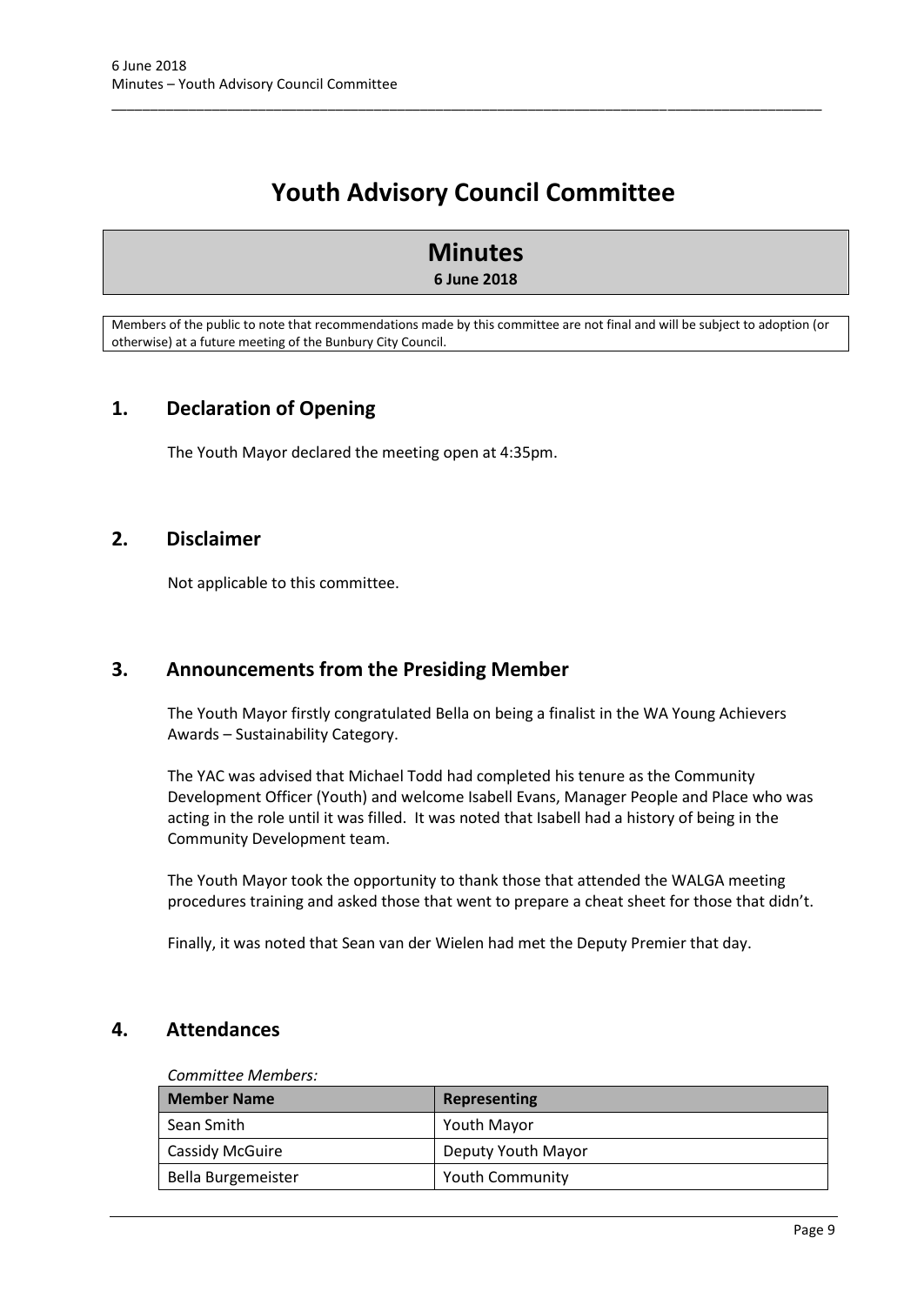| <b>Member Name</b>  | <b>Representing</b>    |
|---------------------|------------------------|
| Georgina Dowd       | <b>Youth Community</b> |
| Dylan Fryer         | <b>Youth Community</b> |
| Stephen May         | <b>Youth Community</b> |
| Sean van der Wielen | Youth Community        |

\_\_\_\_\_\_\_\_\_\_\_\_\_\_\_\_\_\_\_\_\_\_\_\_\_\_\_\_\_\_\_\_\_\_\_\_\_\_\_\_\_\_\_\_\_\_\_\_\_\_\_\_\_\_\_\_\_\_\_\_\_\_\_\_\_\_\_\_\_\_\_\_\_\_\_\_\_\_\_\_\_\_\_\_\_\_\_\_\_\_\_\_

#### *Ex-officio Members (non-voting):*

| <b>Member Name</b> | Representing                     |
|--------------------|----------------------------------|
| l Cr Todd Brown    | <b>Councillor Representative</b> |
| LCr Sam Morris     | <b>Councillor Representative</b> |

#### *Support Staff:*

| <b>Name</b>      | <b>Title</b>             |
|------------------|--------------------------|
| Ms Isabell Evans | Manager People and Place |

# <span id="page-3-0"></span>*4.1. Apologies*

Natareen Djeri Nganga, Meg Read, Matilda Wilson, Stephanie Addison-Brown and Liz Allan were apologies for the meeting.

Aleczander Barber, Maddison Brunning, Rhiannan Edwards and Alex Tombleson were absent.

## <span id="page-3-1"></span>*4.2. Approved Leave of Absence*

Nil

# <span id="page-3-2"></span>**5. Declaration of Interest**

Nil

# <span id="page-3-3"></span>**6. Public Question Time**

Nil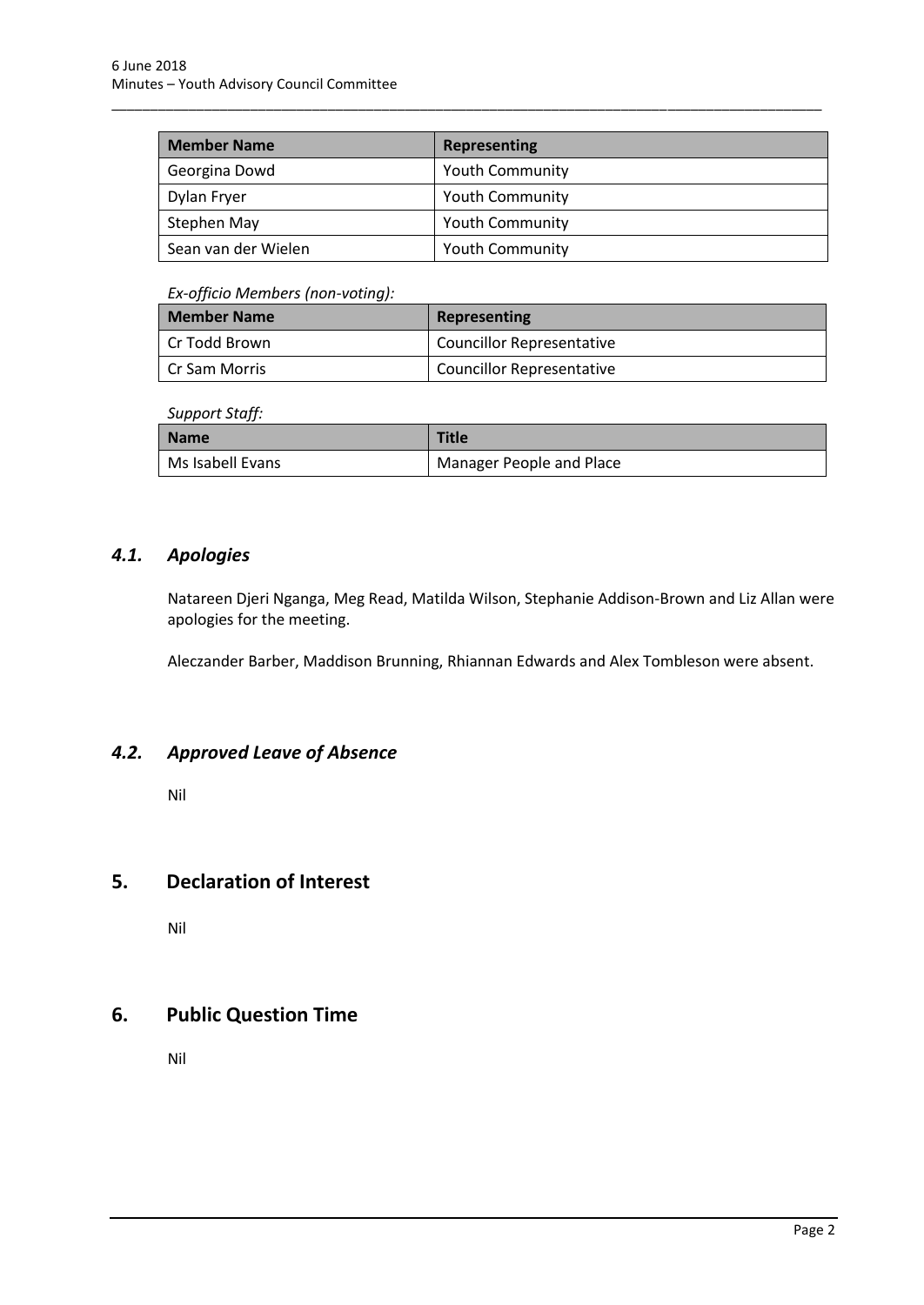# <span id="page-4-0"></span>**7. Confirmation of Minutes**

The Minutes of the meeting of the Youth Advisory Council Committee Meeting held 7 March 2018 had been circulated.

\_\_\_\_\_\_\_\_\_\_\_\_\_\_\_\_\_\_\_\_\_\_\_\_\_\_\_\_\_\_\_\_\_\_\_\_\_\_\_\_\_\_\_\_\_\_\_\_\_\_\_\_\_\_\_\_\_\_\_\_\_\_\_\_\_\_\_\_\_\_\_\_\_\_\_\_\_\_\_\_\_\_\_\_\_\_\_\_\_\_\_\_

#### **Recommendation**

That the Minutes of the Youth Advisory Council Committee Meeting held 7 March 2018 be confirmed as a true and correct record.

#### **Outcome of the Meeting held 6 June 2018**

The recommendation (as printed) was moved Sean van der Wielen, seconded Stephen May.

The Youth Mayor put the motion to the vote and it was adopted to become the Committee's decision on the matter.

### **Committee Decision**

That the Minutes of the Youth Advisory Council Committee Meeting held 7 March 2018 be confirmed as a true and correct record.

### CARRIED 7 votes "for" / Nil votes "against"

# <span id="page-4-1"></span>**8. Petitions, Presentations and Deputations**

#### <span id="page-4-2"></span>*8.1. Petitions*

Nil

### <span id="page-4-3"></span>*8.2. Presentations*

Nil

# <span id="page-4-4"></span>**9. Method of Dealing with Agenda Business**

Items are dealt with in the order in which they appear.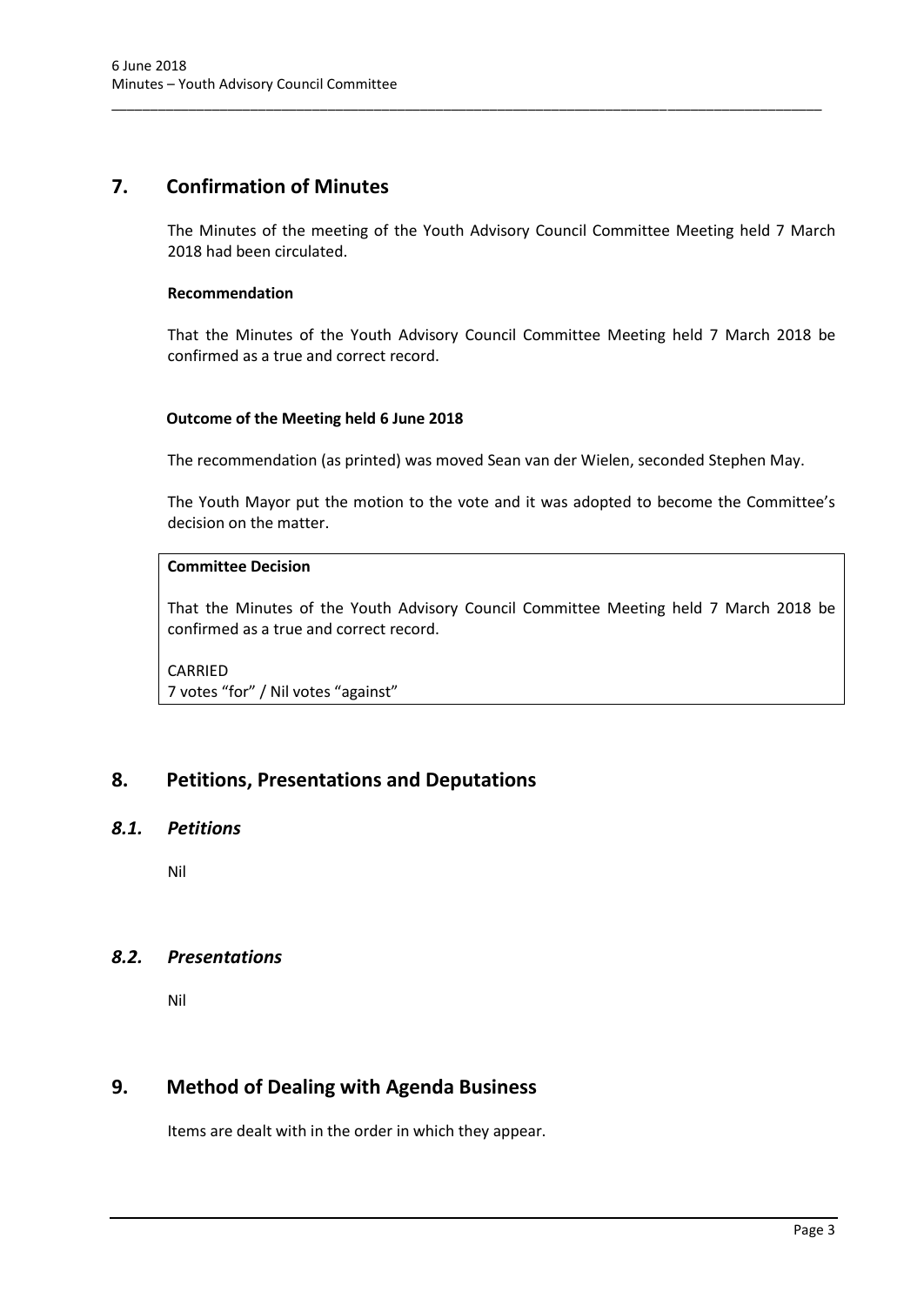## <span id="page-5-0"></span>**10. Reports**

#### <span id="page-5-1"></span>*10.1. Bunbury Cathedral Grammar Impact Week*

| <b>Applicant/Proponent:</b> | Internal                                                           |                     |  |                             |
|-----------------------------|--------------------------------------------------------------------|---------------------|--|-----------------------------|
| <b>Responsible Officer:</b> | Isabell Evans, Manager People & Place                              |                     |  |                             |
| <b>Responsible Manager:</b> | Stephanie Addison-Brown, Director Corporate and Community Services |                     |  |                             |
| Executive:                  | Stephanie Addison-Brown, Director Corporate and Community Services |                     |  |                             |
| <b>Authority/Discretion</b> |                                                                    | Advocacy            |  | Review                      |
|                             | $\boxtimes$                                                        | Executive/Strategic |  | Quasi-Judicial              |
|                             |                                                                    | Legislative         |  | <b>Information Purposes</b> |
| <b>Attachments:</b>         | Nil                                                                |                     |  |                             |

\_\_\_\_\_\_\_\_\_\_\_\_\_\_\_\_\_\_\_\_\_\_\_\_\_\_\_\_\_\_\_\_\_\_\_\_\_\_\_\_\_\_\_\_\_\_\_\_\_\_\_\_\_\_\_\_\_\_\_\_\_\_\_\_\_\_\_\_\_\_\_\_\_\_\_\_\_\_\_\_\_\_\_\_\_\_\_\_\_\_\_\_

#### **Summary**

Bunbury Cathedral Grammar School will be delivering Social Welfare activities for Year 8 and 9s during their Impact Week on Monday 25 June 2018. They have invited the Youth Advisory Council Committee to participate in the event to talk about what the group does in the community as well as providing an activity for the students.

#### **Executive Recommendation**

That the Youth Advisory Council Committee agrees to participate in Bunbury Cathedral Grammar School's Impact Week on Monday 25 June 2018.

#### **Strategic Relevance**

| Theme 1        | Our community and culture                                                       |
|----------------|---------------------------------------------------------------------------------|
| Goal           | A safe, healthy and cohesive community, with a rich cultural life, and          |
|                | supportive social environment.                                                  |
| Objective 1.6: | A community that provides for the particular needs of the young and<br>the old. |

#### **Background**

Impact Week provides an opportunity for the Youth Advisory Council to run an activity which is educational and fun. It will also be a great opportunity to promote the Council and ensure people are aware of the group and what value it is to the community.

#### **Council Policy Compliance**

There is no council policy applicable to this report.

#### **Legislative Compliance**

*Local Government Act 1995*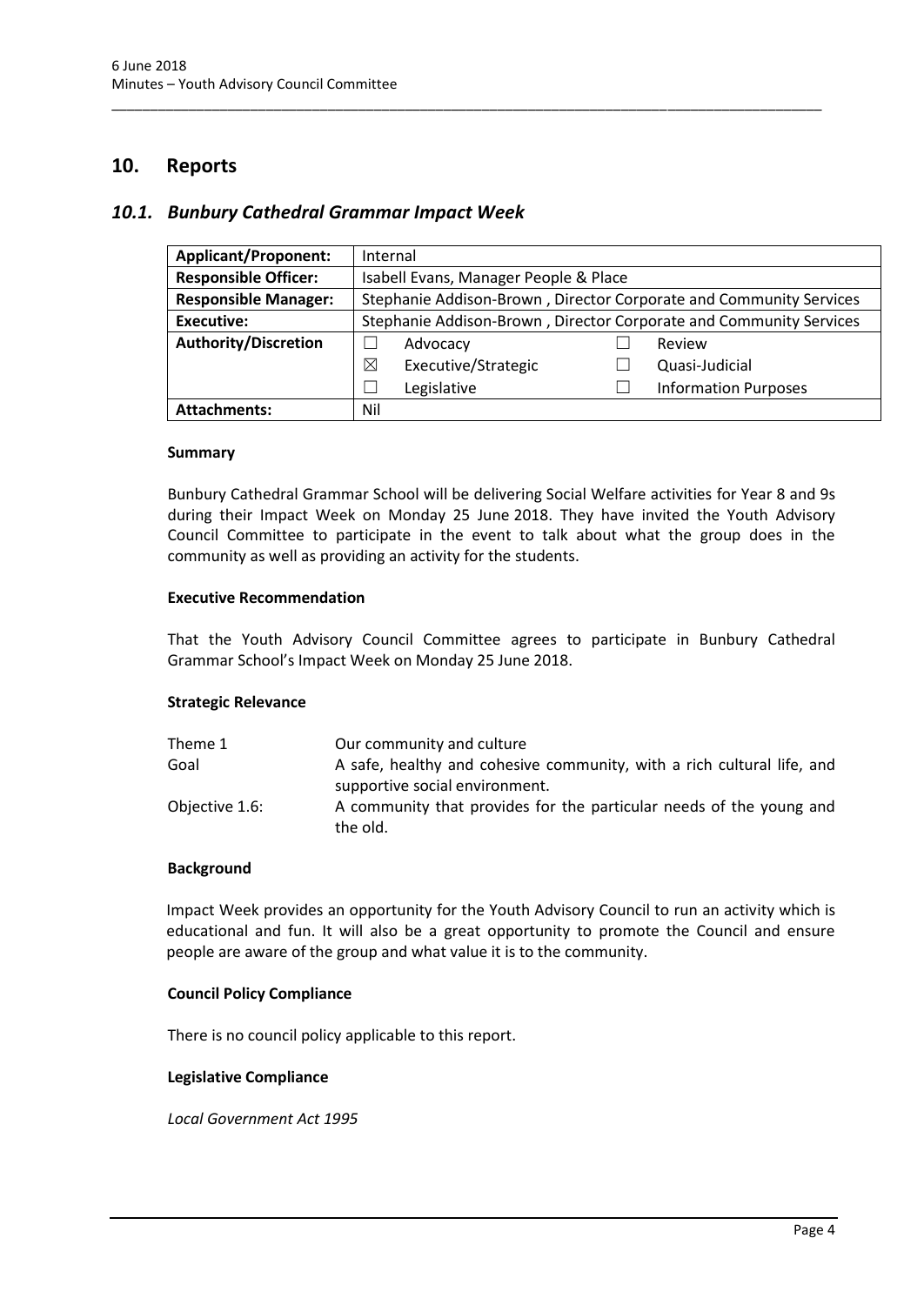#### **Officer Comments**

Geoff Chadwick, Chaplain at Bunbury Cathedral Grammar School contacted the City as he is approaching relevant social groups and organisations to seek their involvement in raising his students awareness of social issues.

\_\_\_\_\_\_\_\_\_\_\_\_\_\_\_\_\_\_\_\_\_\_\_\_\_\_\_\_\_\_\_\_\_\_\_\_\_\_\_\_\_\_\_\_\_\_\_\_\_\_\_\_\_\_\_\_\_\_\_\_\_\_\_\_\_\_\_\_\_\_\_\_\_\_\_\_\_\_\_\_\_\_\_\_\_\_\_\_\_\_\_\_

As well as a presentation, Geoff is also requesting that organisations deliver a fun activity to keep students engaged.

#### **Analysis of Financial and Budget Implications**

There are no financial or budgetary implications associated with this report.

#### **Community Consultation**

Not applicable

#### **Councillor/Officer Consultation**

Nil

#### **Applicant Consultation**

Not applicable

#### **Outcome of the Meeting held 6 June 2018**

The recommendation was moved Sean Smith, seconded Bella Burgemeister with the following amendment:

*"That the Youth Advisory Council Committee agrees to participate in Bunbury Cathedral Grammar School's Impact Week on Monday 25 June 2018 with a commitment from Sean Smith and Bella Burgemeister to participate in the event."*

The Youth Mayor put the motion to the vote and it was adopted to become the Committee's decision on the matter.

#### **Committee Decision**

That the Youth Advisory Council Committee agrees to participate in Bunbury Cathedral Grammar School's Impact Week on Monday 25 June 2018 with a commitment from Sean Smith and Bella Burgemeister to participate in the event.

CARRIED

7 votes "for" / Nil votes "against"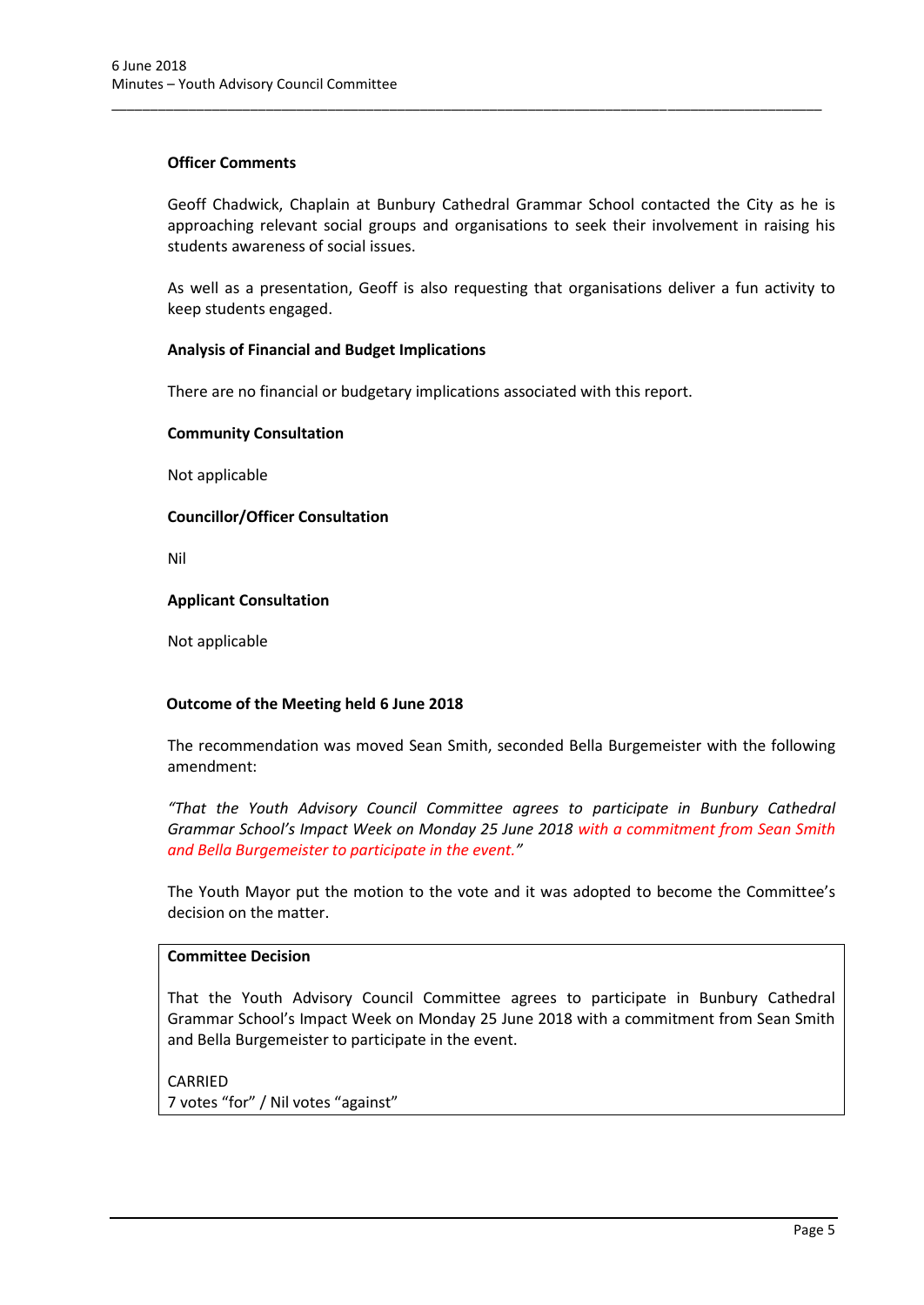### <span id="page-7-0"></span>*10.2. Create your Headspace*

| <b>Applicant/Proponent:</b> | Internal                                                    |  |  |
|-----------------------------|-------------------------------------------------------------|--|--|
| <b>Responsible Officer:</b> | Isabell Evans, Manager People and Place                     |  |  |
| <b>Responsible Manager:</b> | Stephanie Addison-Brown, Director Corporate and Community   |  |  |
|                             | <b>Services</b>                                             |  |  |
| Executive:                  | Stephanie Addison-Brown, Director Corporate and Community   |  |  |
|                             | <b>Services</b>                                             |  |  |
| <b>Authority/Discretion</b> | ⊠<br>Review<br>Advocacy                                     |  |  |
|                             | Executive/Strategic<br>Quasi-Judicial<br>$\mathcal{L}$      |  |  |
|                             | Legislative<br><b>Information Purposes</b><br>$\mathcal{L}$ |  |  |
| <b>Attachments:</b>         | Nil                                                         |  |  |

\_\_\_\_\_\_\_\_\_\_\_\_\_\_\_\_\_\_\_\_\_\_\_\_\_\_\_\_\_\_\_\_\_\_\_\_\_\_\_\_\_\_\_\_\_\_\_\_\_\_\_\_\_\_\_\_\_\_\_\_\_\_\_\_\_\_\_\_\_\_\_\_\_\_\_\_\_\_\_\_\_\_\_\_\_\_\_\_\_\_\_\_

#### **Summary**

Penny from Headspace Bunbury has contacted the City regarding an art workshop being held at the Stirling Street Arts Centre on Saturday 23 June 2018 between 10:00am and 1:00pm and is calling on any Youth Advisory Council members with an interest in art to be part of the event.

#### **Executive Recommendation**

That the Youth Advisory Council Committee nominate \_\_\_\_\_\_\_\_\_\_ and \_\_\_\_\_\_\_\_\_\_ to demonstrate the YAC's support of Headspace by participating in the event.

#### **Strategic Relevance**

| Theme 1        | Our community and culture                                                       |
|----------------|---------------------------------------------------------------------------------|
| Goal           | A safe, healthy and cohesive community, with a rich cultural life, and          |
|                | supportive social environment.                                                  |
| Objective 1.6: | A community that provides for the particular needs of the young and<br>the old. |

#### **Background**

Headspace Bunbury has been approached by Rotary who would like to fund an event that promotes healthy mental health activities for young people with a focus on arts. The 'Create your headspace' event will be held on 23 June 2018 from 10:00am to 1:00pm at the Stirling Street Arts Centre in collaboration with Art Partners.

The event will showcase young people who are passionate about art and interested in sharing their talent, but showing other young people how to do it. Headspace are seeking young people to show off their skills and hold a mini have-a-go station as well as taking part in a short panel discussing how art helps their headspace.

At the event there will be free food and activities and it is intended that participants who greatly enjoyed the day will join the ongoing art program that Headspace and Art Partners are co-delivering.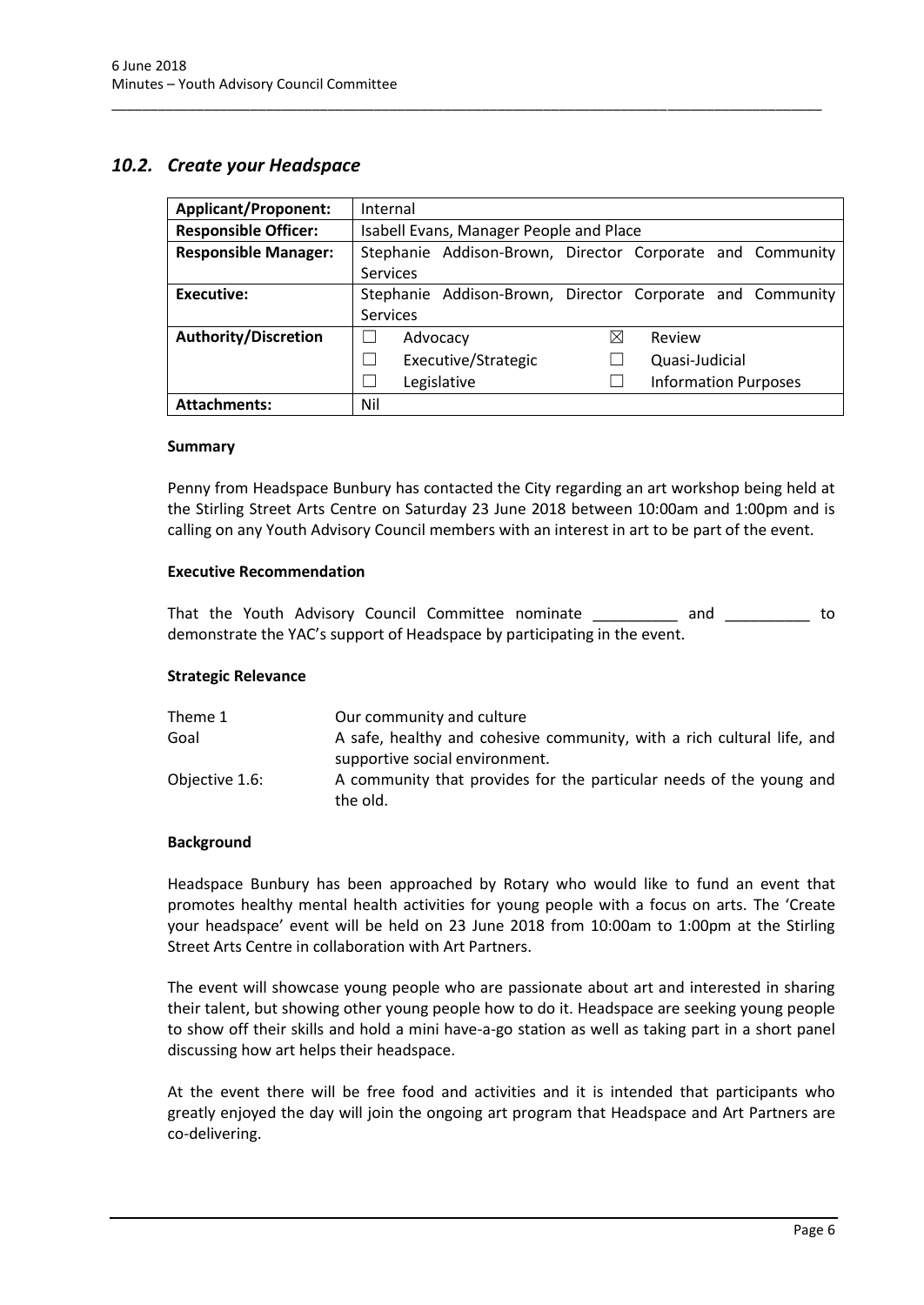#### **Council Policy Compliance**

There is no council policy applicable to this report.

#### **Legislative Compliance**

*Local Government Act 1995*

#### **Officer Comments**

Headspace has indicated that the purpose of the event is to showcase young artists and encourage young people to use arts as a way to relax, de-stress and stay mentally healthy.

\_\_\_\_\_\_\_\_\_\_\_\_\_\_\_\_\_\_\_\_\_\_\_\_\_\_\_\_\_\_\_\_\_\_\_\_\_\_\_\_\_\_\_\_\_\_\_\_\_\_\_\_\_\_\_\_\_\_\_\_\_\_\_\_\_\_\_\_\_\_\_\_\_\_\_\_\_\_\_\_\_\_\_\_\_\_\_\_\_\_\_\_

They are seeking Youth Advisory Council Committee involvement so that youth services and other groups can better engage and form stronger connections within the community.

#### **Analysis of Financial and Budget Implications**

Materials related to the cost of attendance will be covered through the YAC budget.

#### **Community Consultation**

Not applicable

#### **Councillor/Officer Consultation**

Nil

#### **Applicant Consultation**

Not applicable

#### **Outcome of the Meeting held 6 June 2018**

The recommendation was moved Cassidy McGuire, seconded Sean Smith with inclusion of nominees and a change of wording to "*demonstrate the YAC's support of Headspace by assisting with the event"*

The Youth Mayor put the motion to the vote and it was adopted to become the Committee's decision on the matter.

#### **Committee Decision**

That the Youth Advisory Council Committee nominate Cassidy McGuire and Sean Smith to demonstrate the YAC's support of Headspace by assisting with the event.

# CARRIED

7 votes "for" / Nil votes "against"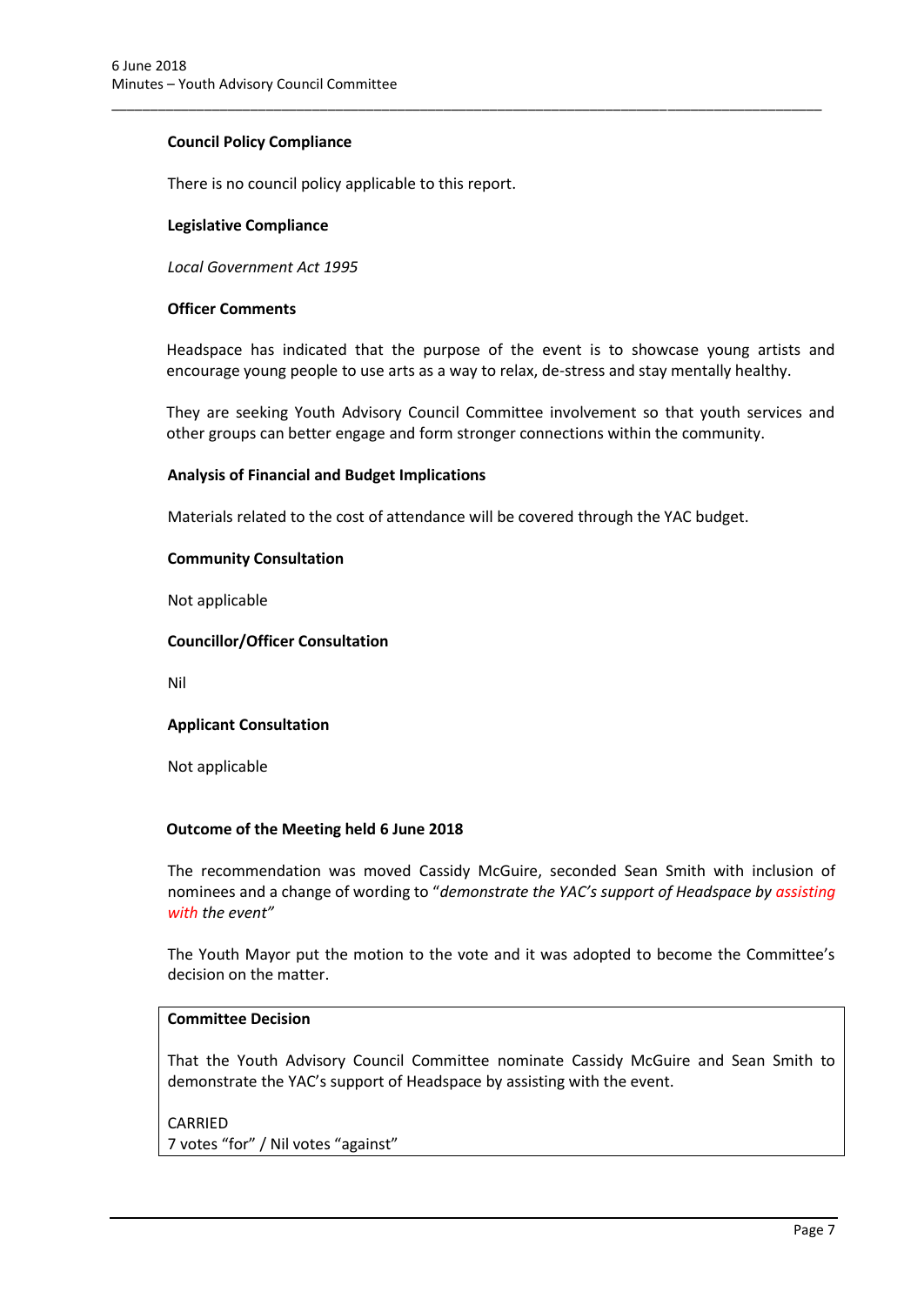# <span id="page-9-0"></span>*10.3. Proposed Political Participation Program*

| <b>Applicant/Proponent:</b> | <b>Committee Member</b>                                   |  |
|-----------------------------|-----------------------------------------------------------|--|
| <b>Responsible Officer:</b> | Sean Van Der Wielen                                       |  |
| <b>Responsible Manager:</b> | Isabell Evans, Manager People & Place                     |  |
| <b>Executive:</b>           | Stephanie Addison-Brown, Director Corporate and Community |  |
|                             | <b>Services</b>                                           |  |
| <b>Authority/Discretion</b> | ⊠<br>Review<br>Advocacy                                   |  |
|                             | Executive/Strategic<br>Quasi-Judicial                     |  |
|                             | Legislative<br><b>Information Purposes</b>                |  |
| <b>Attachments:</b>         | Nil                                                       |  |

\_\_\_\_\_\_\_\_\_\_\_\_\_\_\_\_\_\_\_\_\_\_\_\_\_\_\_\_\_\_\_\_\_\_\_\_\_\_\_\_\_\_\_\_\_\_\_\_\_\_\_\_\_\_\_\_\_\_\_\_\_\_\_\_\_\_\_\_\_\_\_\_\_\_\_\_\_\_\_\_\_\_\_\_\_\_\_\_\_\_\_\_

#### **Summary**

Following a request for agenda items, Youth Advisory Council Committee member Sean Van Den Wielen has raised the Political Participation Program (PolPart) for review by the Committee.

#### **Executive Recommendation**

That the Youth Advisory Council Committee endorse the proposal subject to the following:

- (a) no party political content, agendas, advocacy or promotion;
- (b) approval to undertake this by the Electoral Commission; and
- (c) Electoral Commission material only being distributed.

#### **Strategic Relevance**

| Theme 1        | Our community and culture                                                       |
|----------------|---------------------------------------------------------------------------------|
| Goal           | A safe, healthy and cohesive community, with a rich cultural life, and          |
|                | supportive social environment.                                                  |
| Objective 1.6: | A community that provides for the particular needs of the young and<br>the old. |

#### **Background**

Youth Advisory Council Committee members Sean Van Den Wielen and Nat Njeri are proposing to start a program in local high schools to educate the youth of Bunbury about the Australian voting process and obligations, encourage enrolment and to encourage active citizenship.

The following information was provided by Sean:

#### **About**

Voting in Federal and State elections is compulsory in Australia. Despite this, the enrolment rate for those aged between 18 and 24 is 86.9% (March 2018, AEC), at least 9% below the national average of 96.3% (December 2017, AEC). Pre-enrolling (enrolling before 18) in particular is extremely low, with only 159 people in the electorate of Forrest pre-enrolled (March 2018, AEC). This program will seek to increase the number of Year 11 and 12 students either enrolled or pre-enrolled.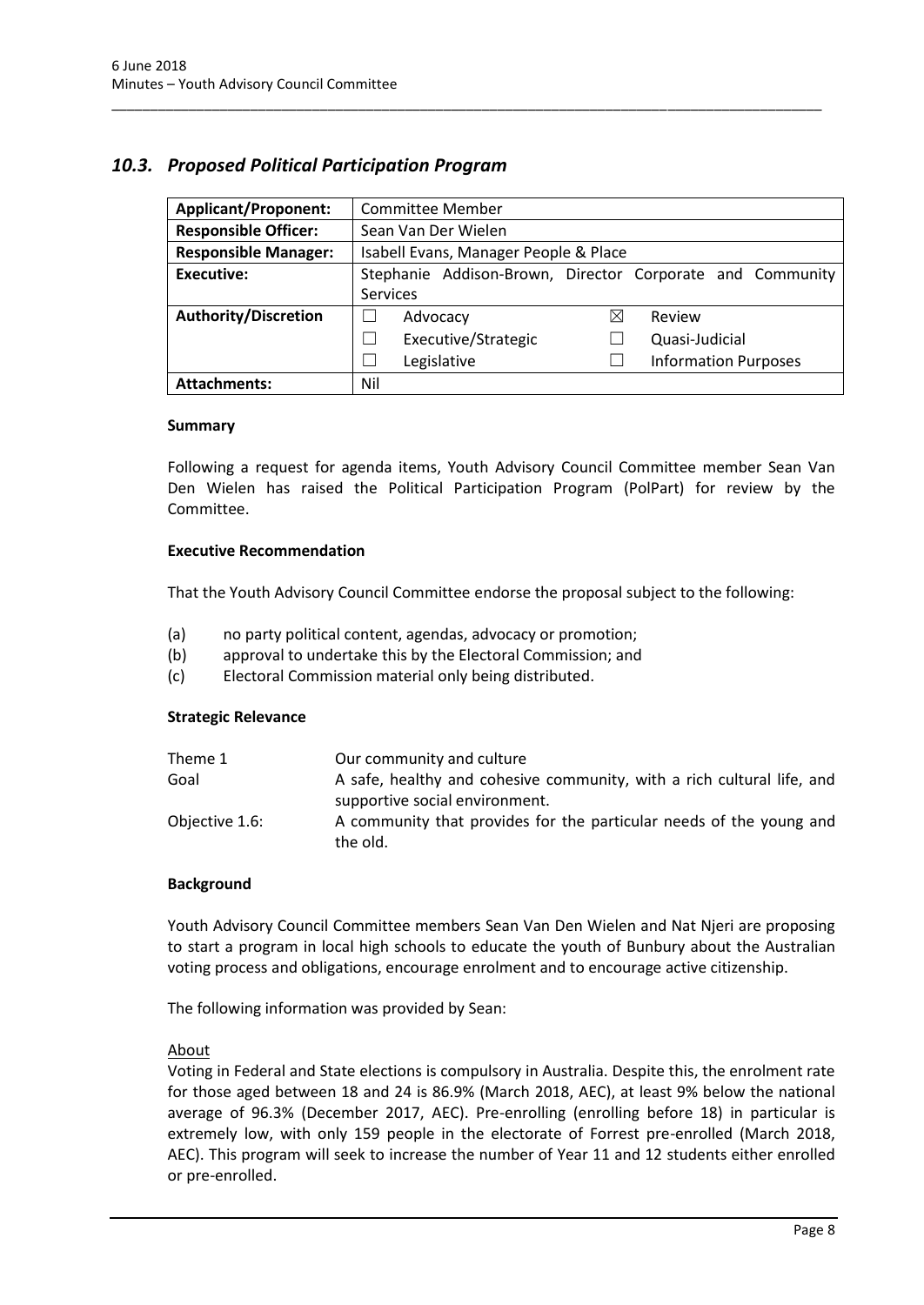It will also seek to address the problem of informal voting. 5.85% of all votes in the electorate of Forrest were informal in the 2016 Federal Election. In most areas of the City of Bunbury, the informal vote was higher at around 7.5%. The program will seek to teach Year 11 and 12 students to formally vote at a federal, state and local level.

\_\_\_\_\_\_\_\_\_\_\_\_\_\_\_\_\_\_\_\_\_\_\_\_\_\_\_\_\_\_\_\_\_\_\_\_\_\_\_\_\_\_\_\_\_\_\_\_\_\_\_\_\_\_\_\_\_\_\_\_\_\_\_\_\_\_\_\_\_\_\_\_\_\_\_\_\_\_\_\_\_\_\_\_\_\_\_\_\_\_\_\_

#### Target Audience

The target of the program will be Year 11 and 12 students at high schools in the Bunbury, with a particular focus on those enrolled in public high schools.

#### How

The program will be conducted by attending high schools and making presentations. This will be followed by going to a computer lab to enroll the students to vote and/or handing out paper enrolment forms. There may also be the opportunity for a Question and Answer session will a local elected member if available.

#### **Council Policy Compliance**

There is no council policy applicable to this report.

#### **Legislative Compliance**

*Local Government Act 1995*

#### **Officer Comments**

Officers are presenting the proposal on behalf of Sean Van Den Wielen for the Committee's review.

#### **Analysis of Financial and Budget Implications**

There are no financial or budgetary implications associated with this report.

#### **Community Consultation**

Not applicable

#### **Councillor/Officer Consultation**

Nil

#### **Applicant Consultation**

Not applicable

#### **Outcome of the Meeting held 6 June 2018**

The recommendation was moved Sean van der Wielen, seconded Dylan Fry.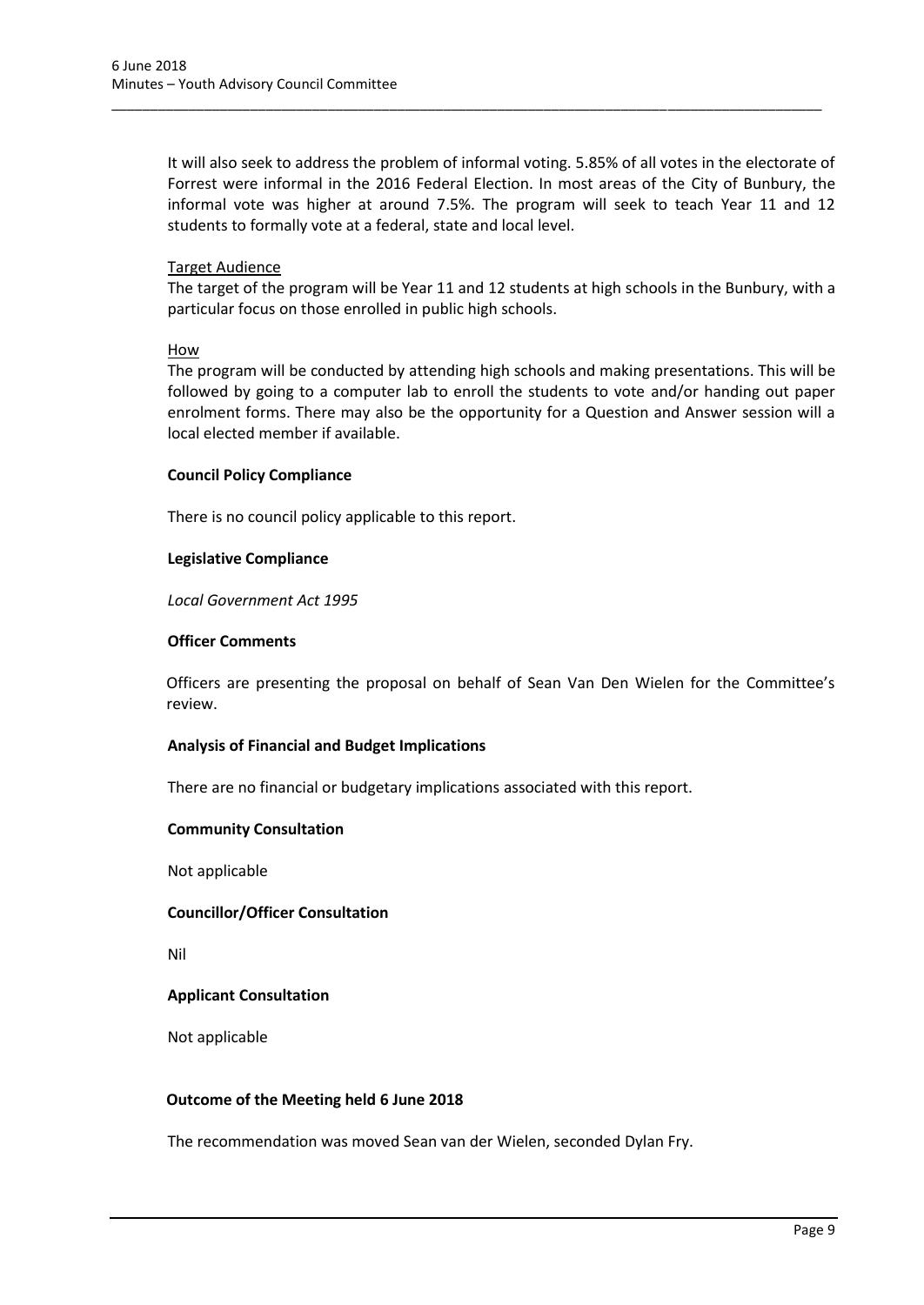The Youth Mayor put the motion to the vote and it was adopted to become the Committee's decision on the matter.

### **Committee Decision**

That the Youth Advisory Council Committee endorse the proposal subject to the following:

\_\_\_\_\_\_\_\_\_\_\_\_\_\_\_\_\_\_\_\_\_\_\_\_\_\_\_\_\_\_\_\_\_\_\_\_\_\_\_\_\_\_\_\_\_\_\_\_\_\_\_\_\_\_\_\_\_\_\_\_\_\_\_\_\_\_\_\_\_\_\_\_\_\_\_\_\_\_\_\_\_\_\_\_\_\_\_\_\_\_\_\_

- (a) no party political content, agendas, advocacy or promotion;
- (b) approval to undertake this by the Electoral Commission; and
- (c) Electoral Commission material only being distributed.

CARRIED 7 votes "for" / Nil votes "against"